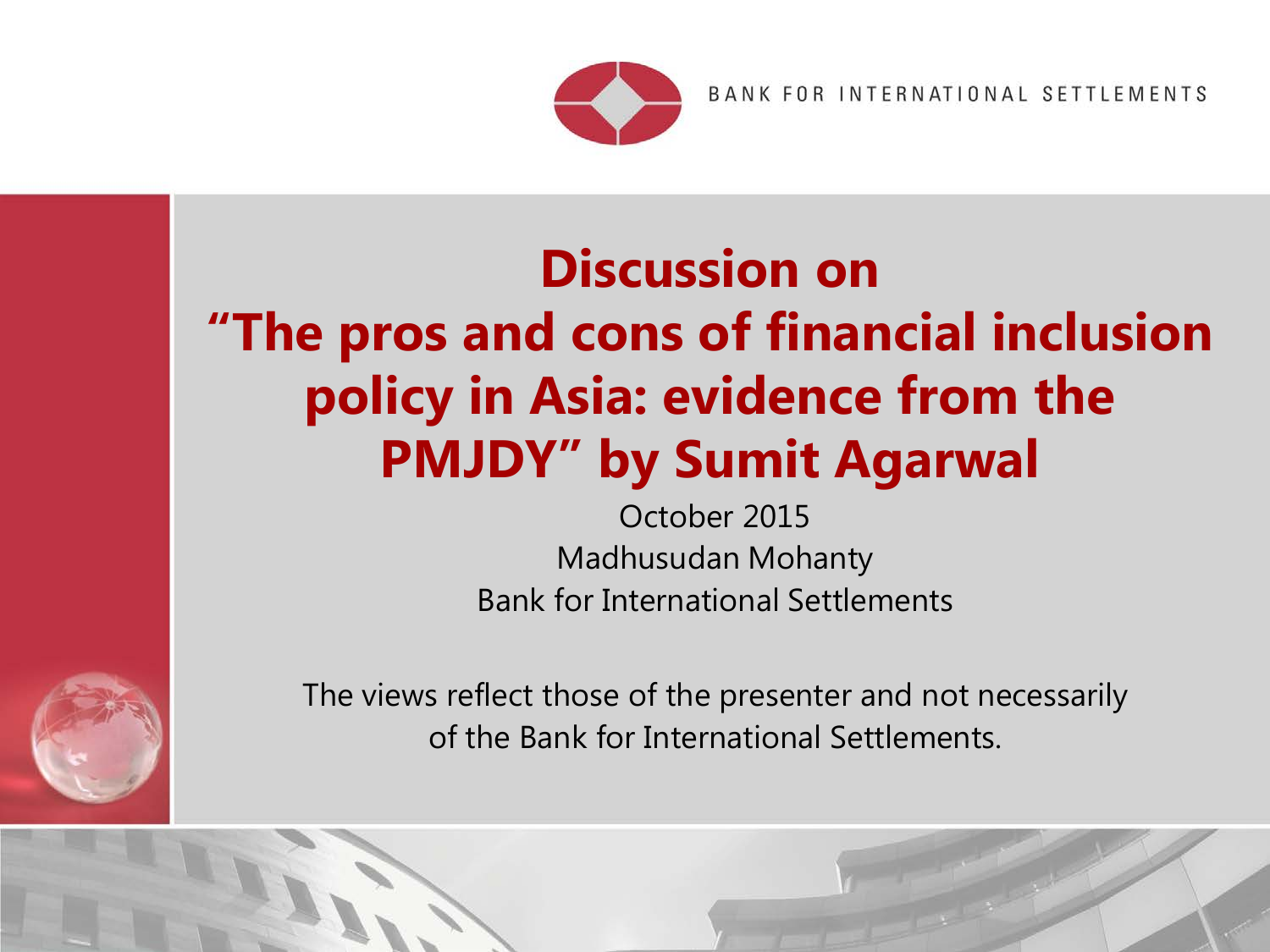## **Outline**

- Main findings of the presentation
- Public policy approaches to expanding financial inclusion and the related trade-offs
- Balancing financial inclusion and financial system risks

## A few comments on the PMJDY

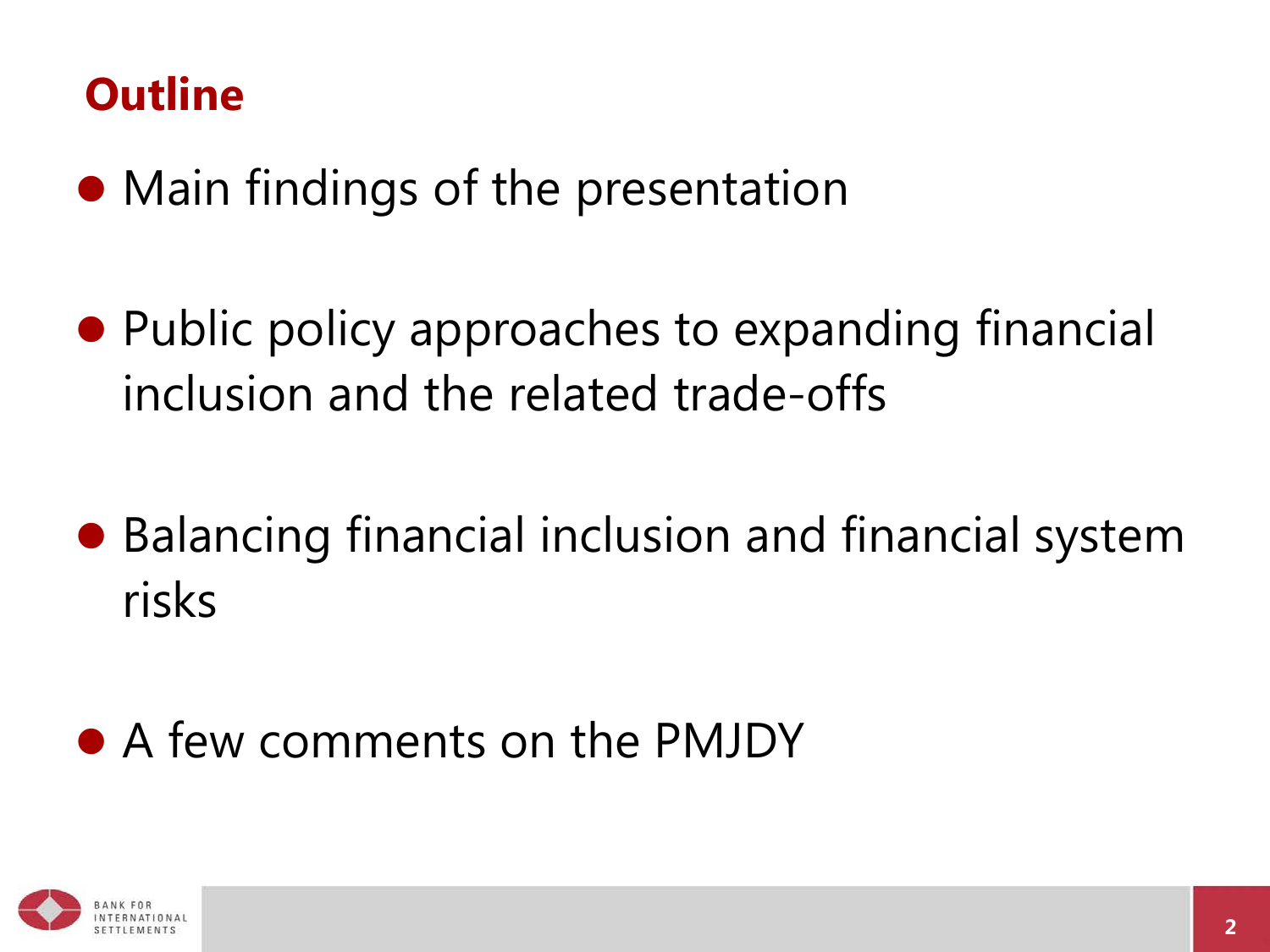#### Main findings of the presentation

- Asia's rank in various measures of account penetration is low compared to OECD – South Asia is far behind East Asia and the Pacific
- The percentage of adult population covered through internet payment is about 15% in East Asia and the Pacific – under 5% in South Asia.
- In East Asia and the Pacific (excluding China) about 25% use any account to save - the ratio is less than 10% in South Asia.
- Less than 10% of adult population do any borrowing through formal financial systems in East Asia and the Pacific (about 5% in South Asia). A large majority did not borrow at all.

In sum, expanding financial inclusion remains a major challenge in the region

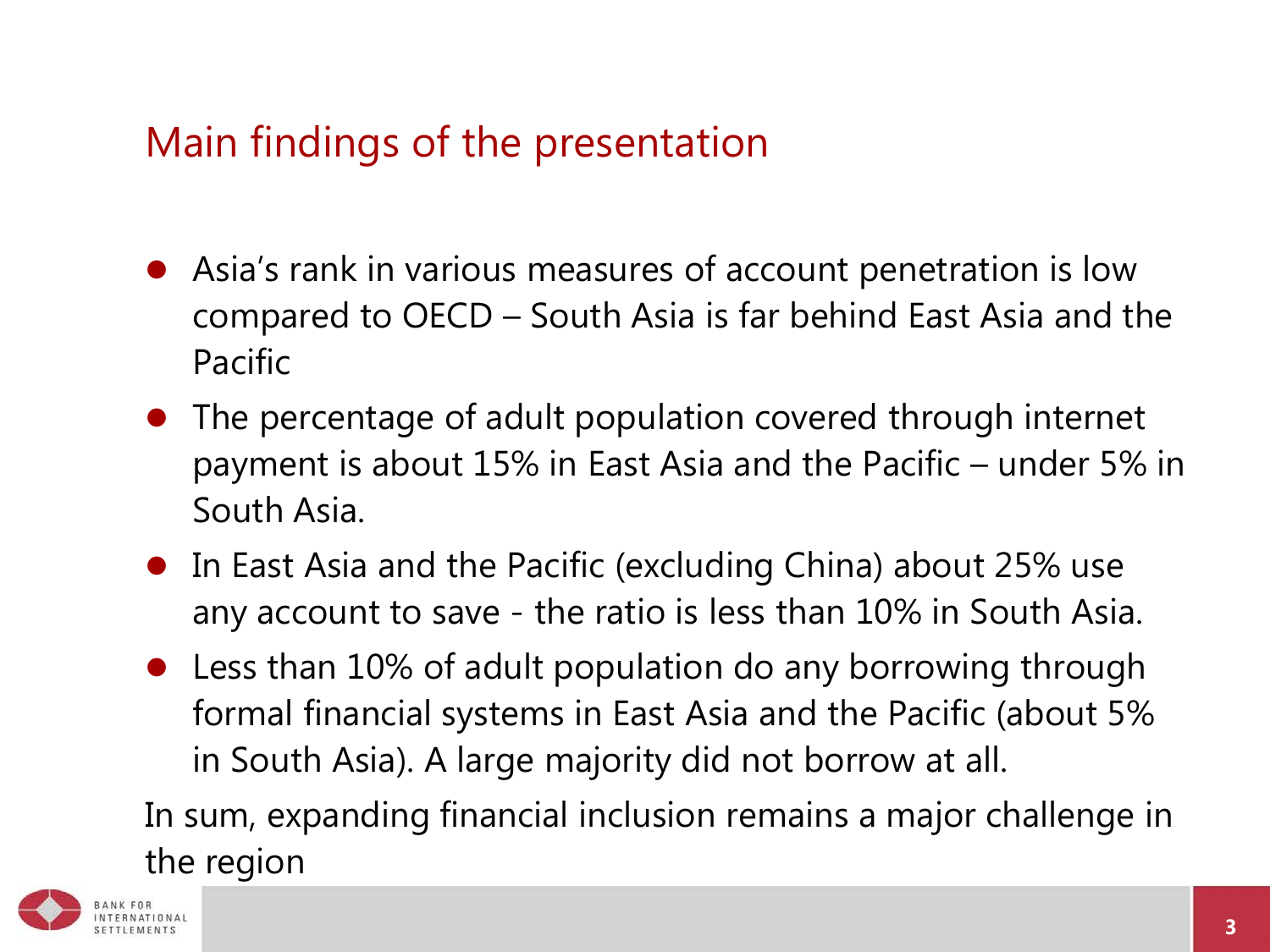#### Can PMJDY be a solution to low financial inclusion?

- The case study on India is a very novel way of posing the public policy question : Not only is the access to finance quite low in India, the country has a long history of policy-led inclusion prgrammes.
- PMJDY is a big scale innovation in several ways:
	- A truly mass-banking programme (18% of population above 15 years of age have opened bank accounts; Rs16 billion have been mobilised)
	- $\blacksquare$  Focus is on households rather than individuals
	- **Promotes universal banking; offers saving, credit, payment, and** insurance products for low income households.
	- Channels direct benefit transfers for government schemes.

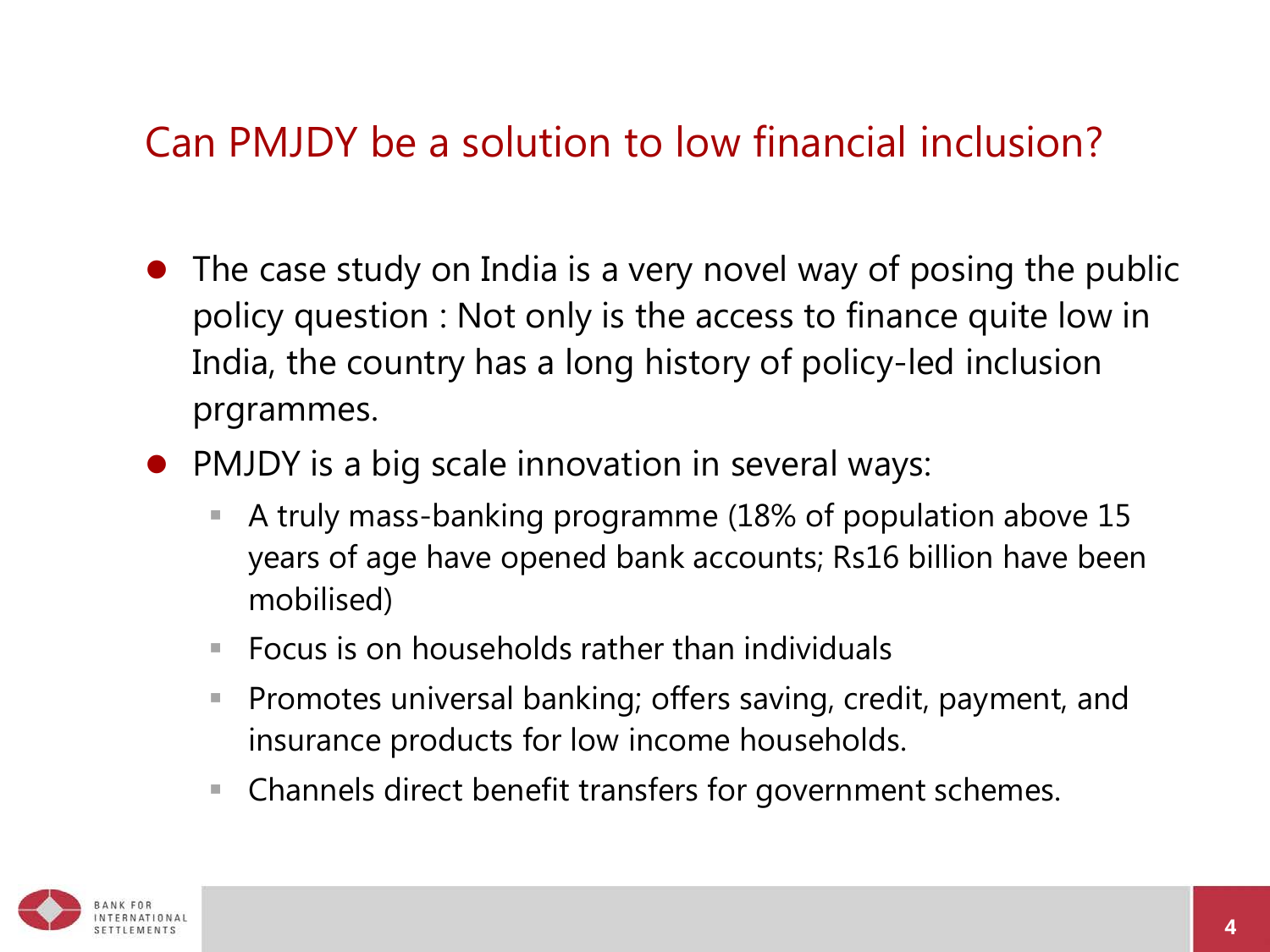#### Author's evaluation

- Low viability because banks are likely to make losses (the losses could be reduced through commissions charged on government transfers)
- A large number of accounts are either dormant or have zero balance (duplicate accounts or accounts opened to benefit from overdrafts)
- Business correspondence model has not picked up: unprofitable and most overdue amounts are expected to be written off
- Public sector banks have dominated account opening suggesting mandated nature of the programme

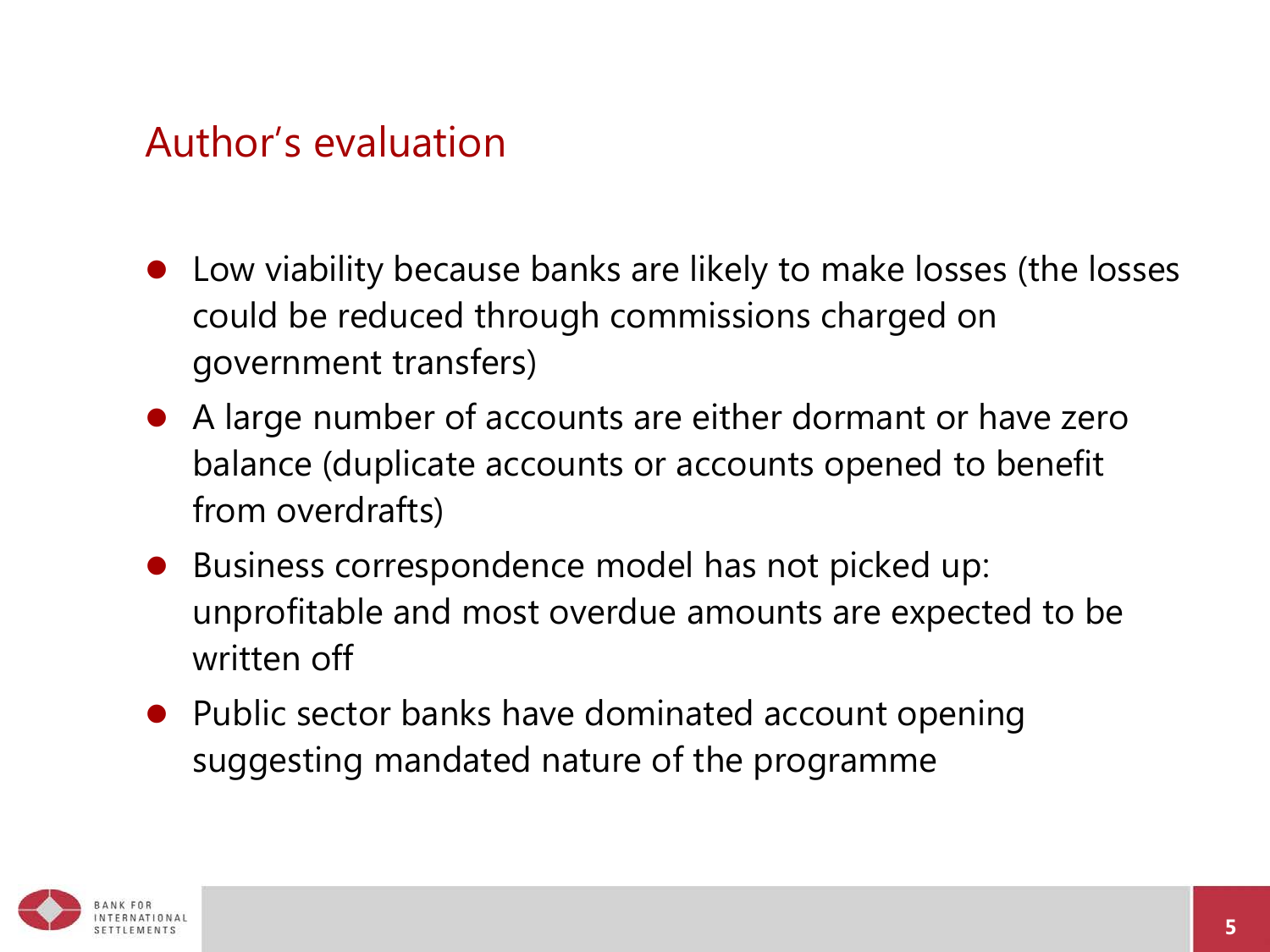#### Public policy intervention to promote financial inclusion

- In a frictionless world, access to finance is demand determined – limited by intertemporal wealth constraint of the borrower and the availability of profitable investment projects.
	- Lack of borrowing reflects low permanent income and hence less desire to smooth consumption
	- Similarly, lack of borrowing by firms reflects lack of enough projects with a positive net present value.
	- In other words, financial development follows growth
- In the real world, various frictions mean financial access and growth opportunities can be limited.
- The types of frictions would determine the nature of government intervention

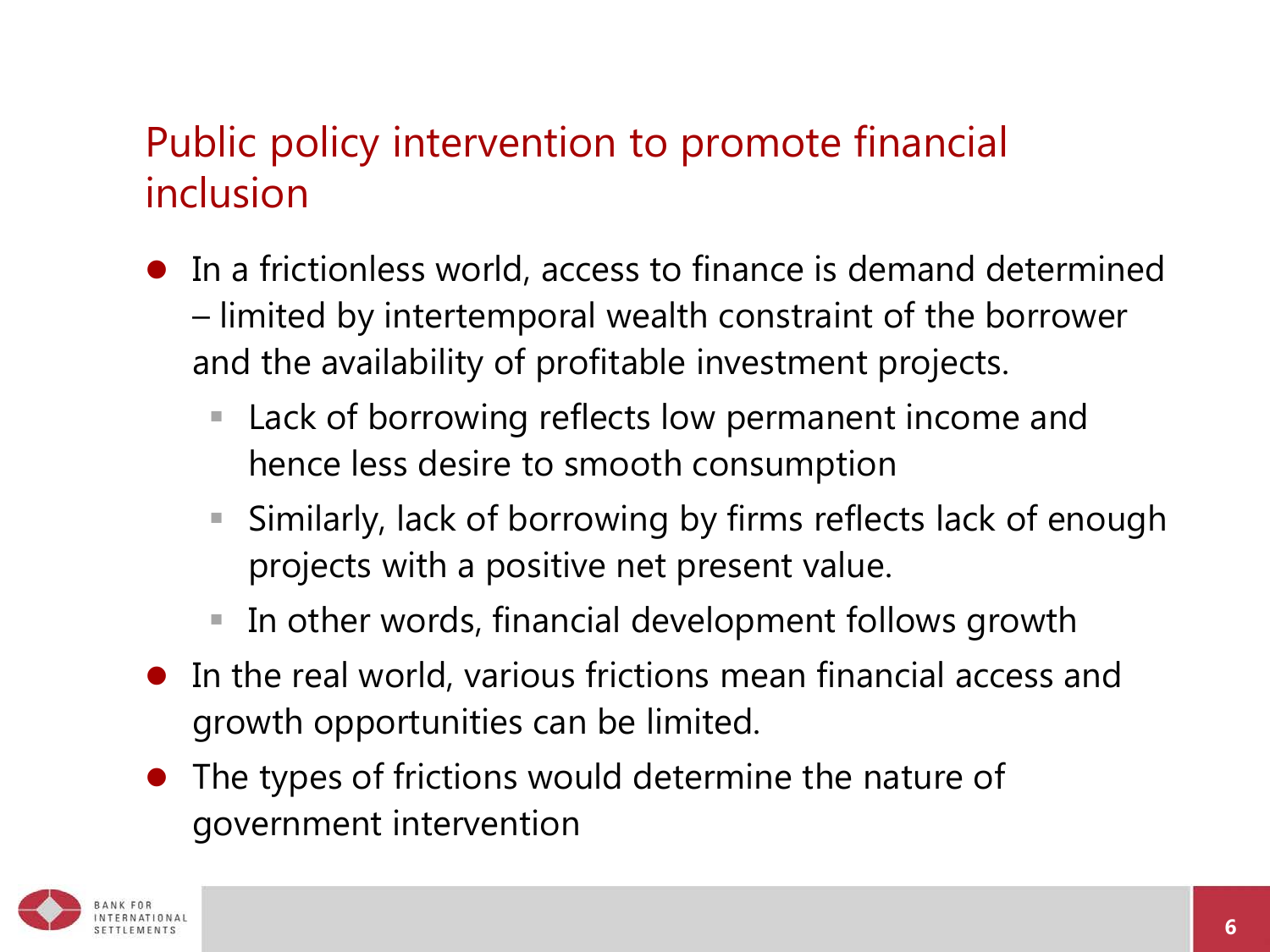#### Types of frictions restricting access to finance

- Asymmetric information between borrowers and lenders: institutional and legal frameworks plays a role (collateral registries, credit bureaus, credit reporting systems, and microcredit).
- High fixed costs and externalities: banks require upfront investment to provide services while benefit to customers depend on the number of customers already using the service (technology could be a solution)
- Imperfect competition and regulatory costs (policy can play a major role in reducing these barriers)
- Self- exclusion because of lack of knowledge (policy can play a role in promoting financial literacy).

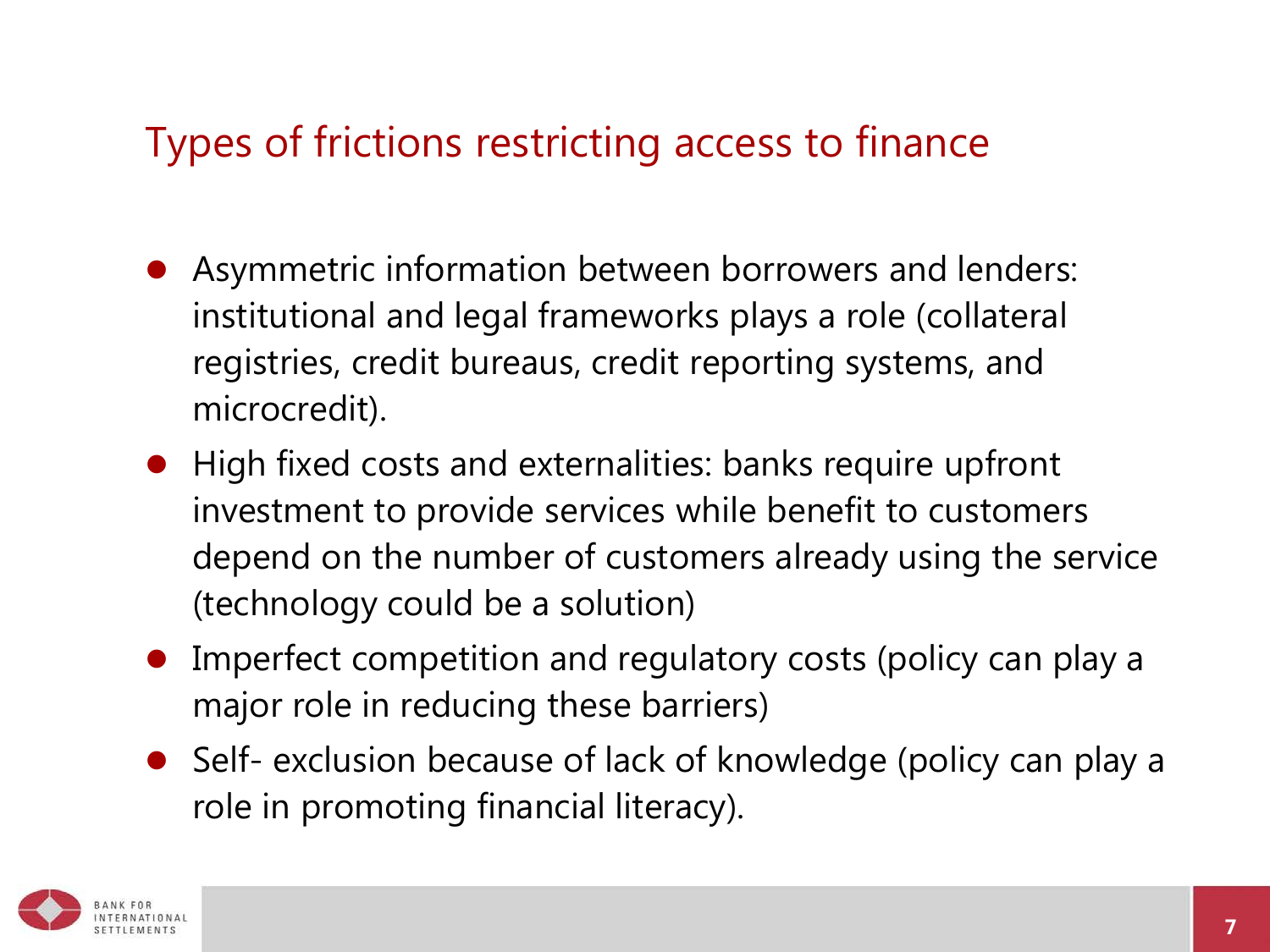## A global FINDEX survey reported reasons among individuals in developing Asia for not having a formal account (Ayyagari and Beck, 2015)



Source: 2011 Global FINDEX Survey

Note: Respodents were allowed more than one response. The data for Lack of money reports % of adults who reported only this reason

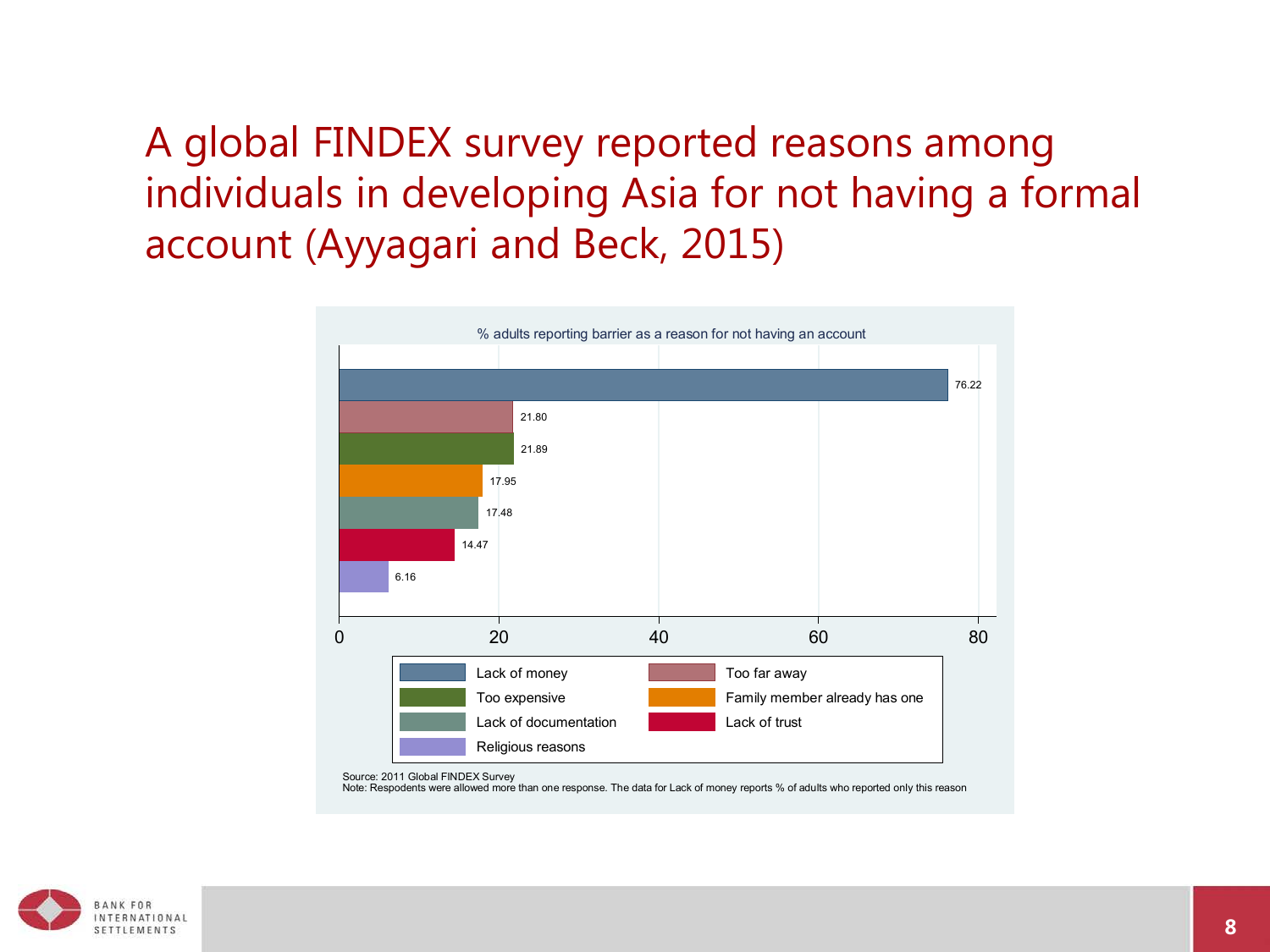## World Bank Enterprise survey on business constraints facing firms in developing Asia



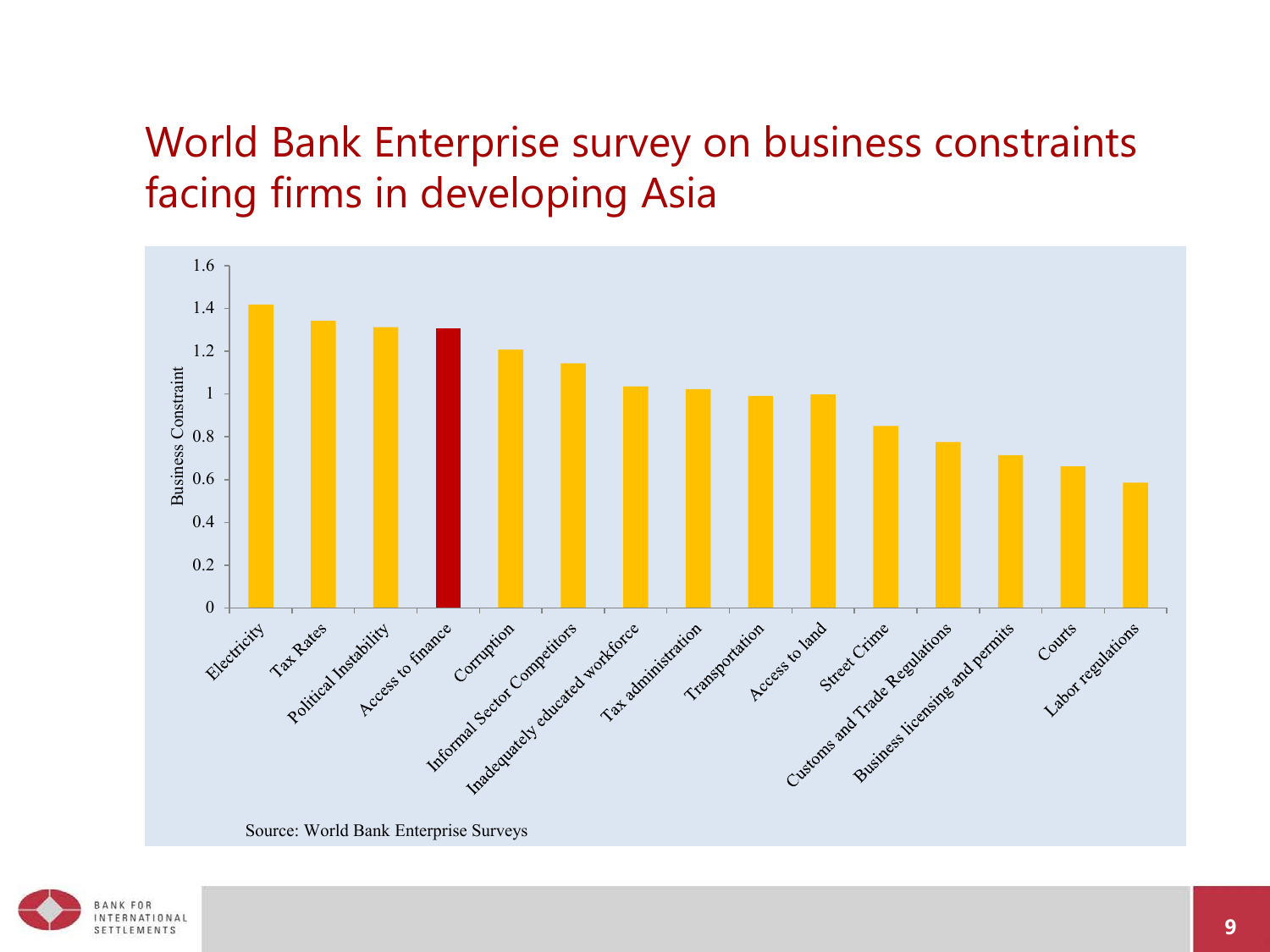#### Why do firms not apply for loans? (from Ayyagari and Beck, 2015)

|                                                | Developing<br>Asia | Europe | LAC   | <b>MNA</b> | Africa |
|------------------------------------------------|--------------------|--------|-------|------------|--------|
| No need                                        | 55.36              | 64.77  | 65.38 | 48.32      | 37.16  |
| Unfavorable interest rates                     | 14.75              | 19.84  | 12.30 | 11.74      | 19.25  |
| Complex application procedures                 | 10.81              | 7.13   | 5.81  | 9.64       | 17.41  |
| Collateral requirements                        | 8.21               | 4.94   | 4.62  | 7.55       | 11.56  |
| Size of loan and maturity are.<br>insufficient | 3.36               | 1.13   | 1.06  | 3.77       | 2.26   |
| Did not think it would be approved             | 3.22               | 0.40   | 2.42  | 3.04       | 6.05   |
| Other                                          | 4.29               | 1.80   | 8.41  | 15.93      | 6.32   |

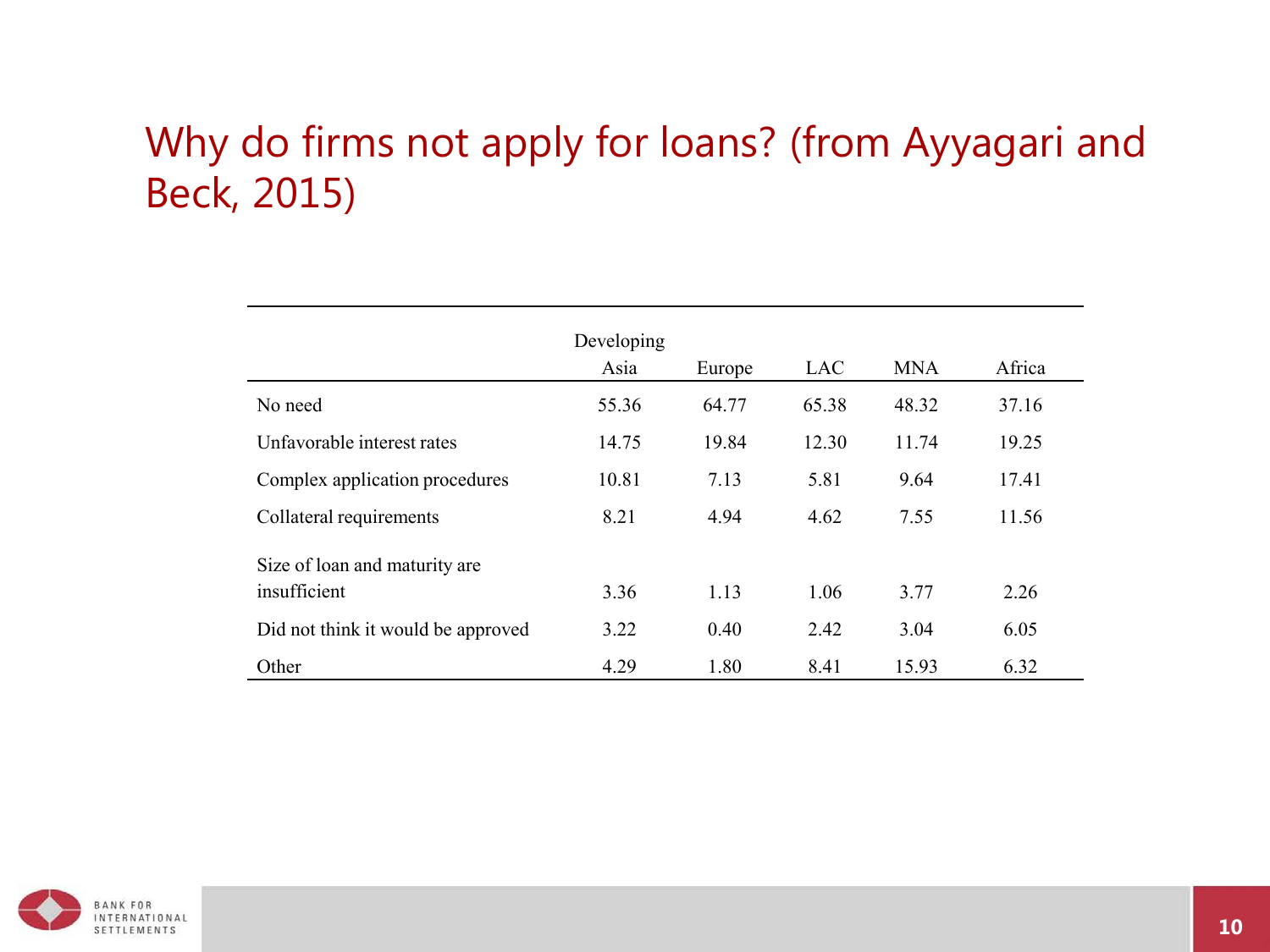## Policy trade-offs

- While these surveys show that access to finance is not the only major constraint facing individuals and firms, it nevertheless does play a role in limiting growth.
- Certain policy reforms are clear winners, particularly those relaxing institutional and legal constraints and expanding financial literacy.
- A number of other public policy initiatives raise policy tradeoffs:
	- Balancing bank profitability and financial inclusion objectives
	- At the same time, minimising risks to financial stability
	- And, preserving central bank's inflation-fighting credibility

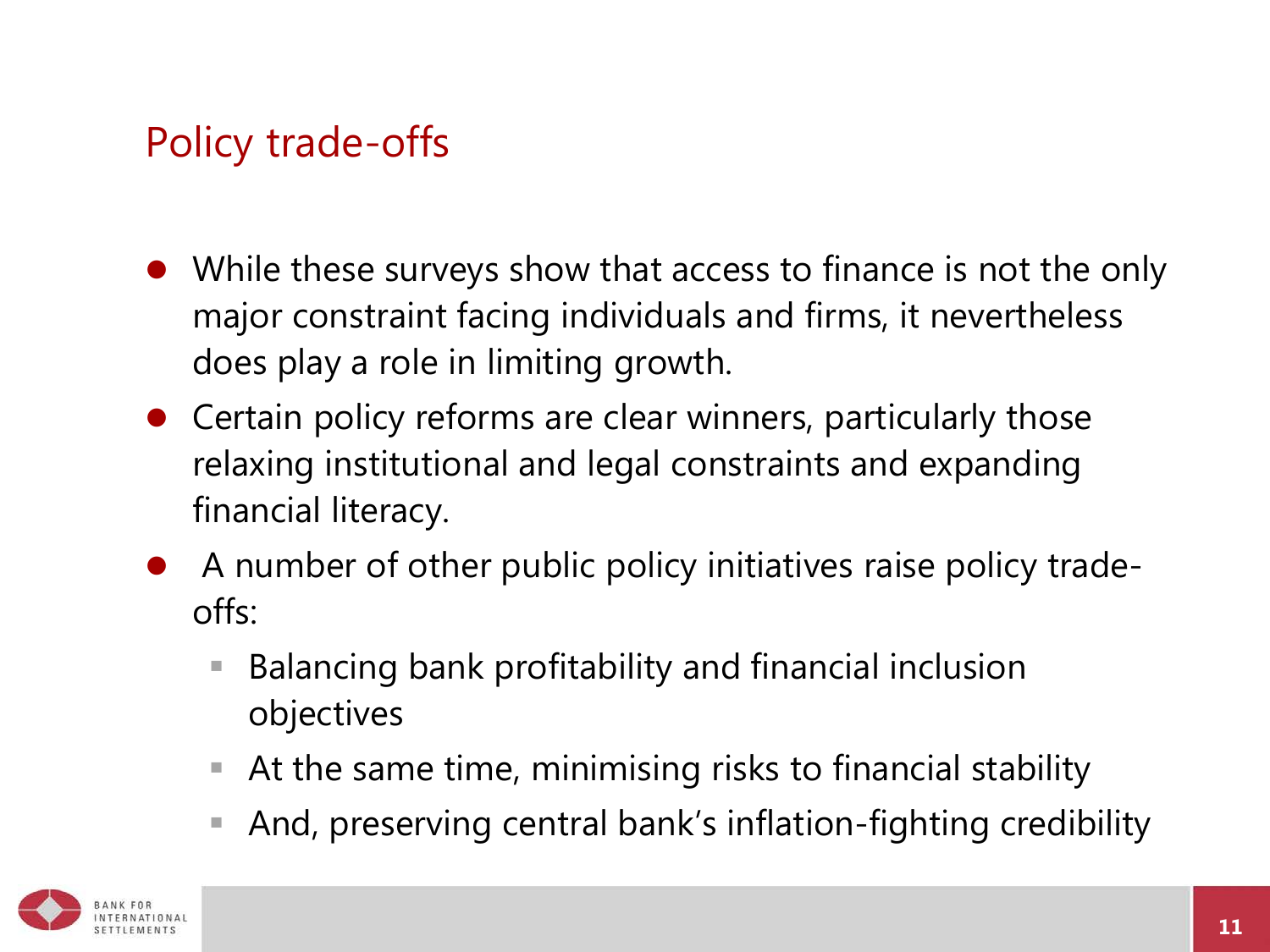#### Total credit to GDP gap<sup>1</sup> As a percentage of GDP



<sup>1</sup> Difference of the credit-to-GDP ratio from its long-run, real-time trend calculated with a onesided HP filter using a smoothing factor of 400,000, in percentage points. Source: BIS calculations.

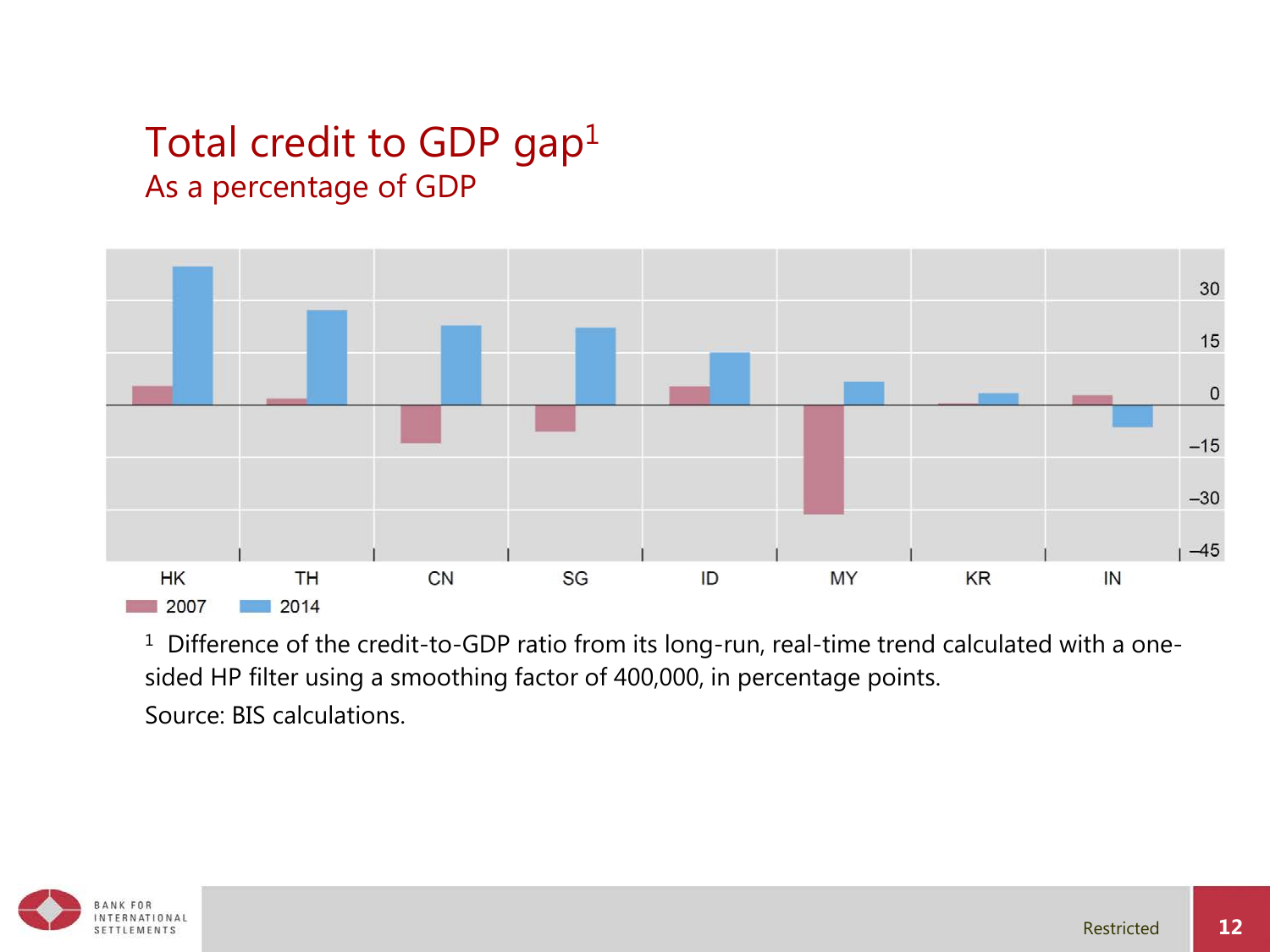#### Non-performing loans As a percentage of total gross loans



Sources: IMF, *Financial Soundness Indicators*; CEIC.

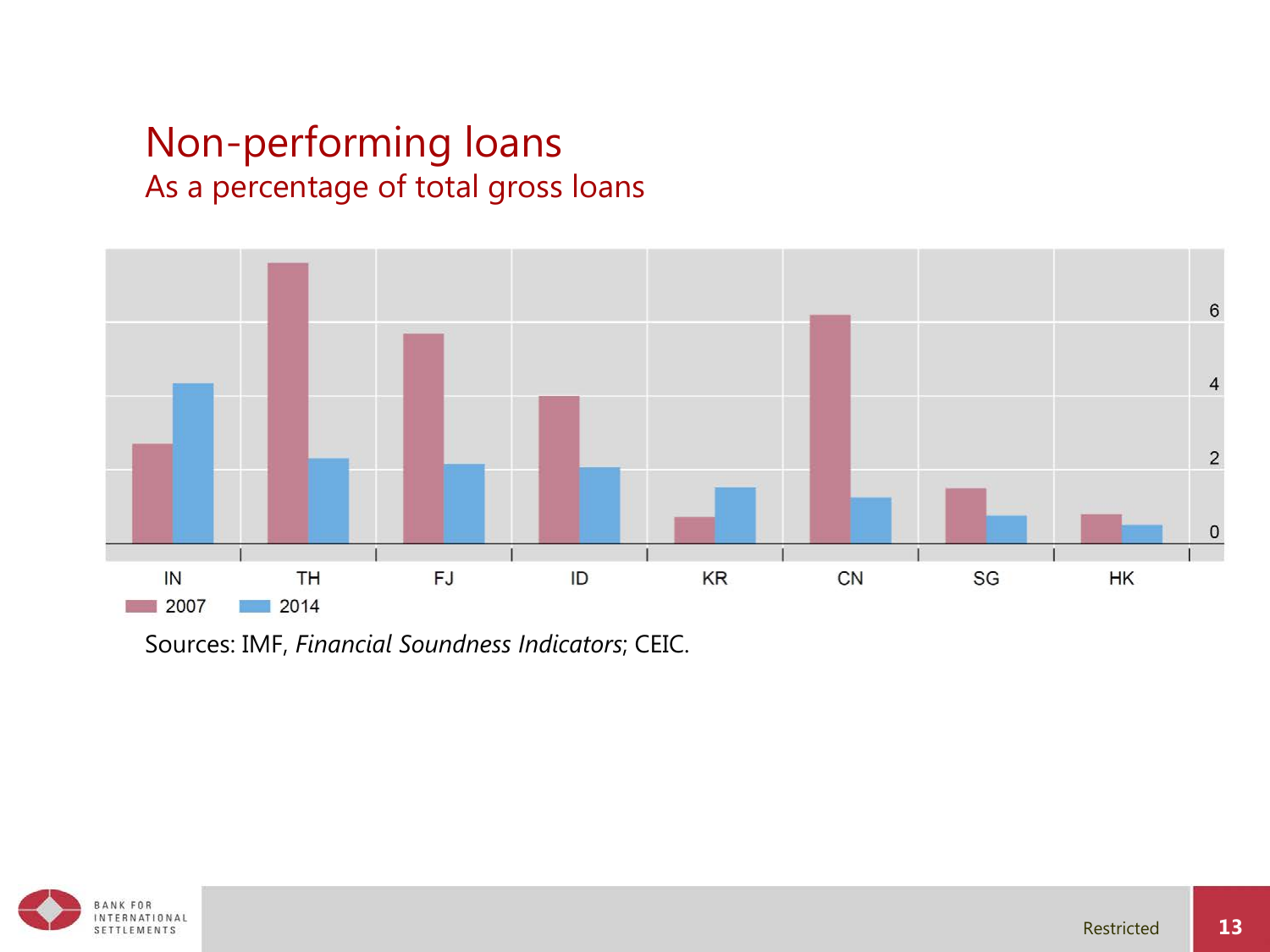#### Net interest margin As a percentage of gross income



Sources: Bloomberg; CEIC.

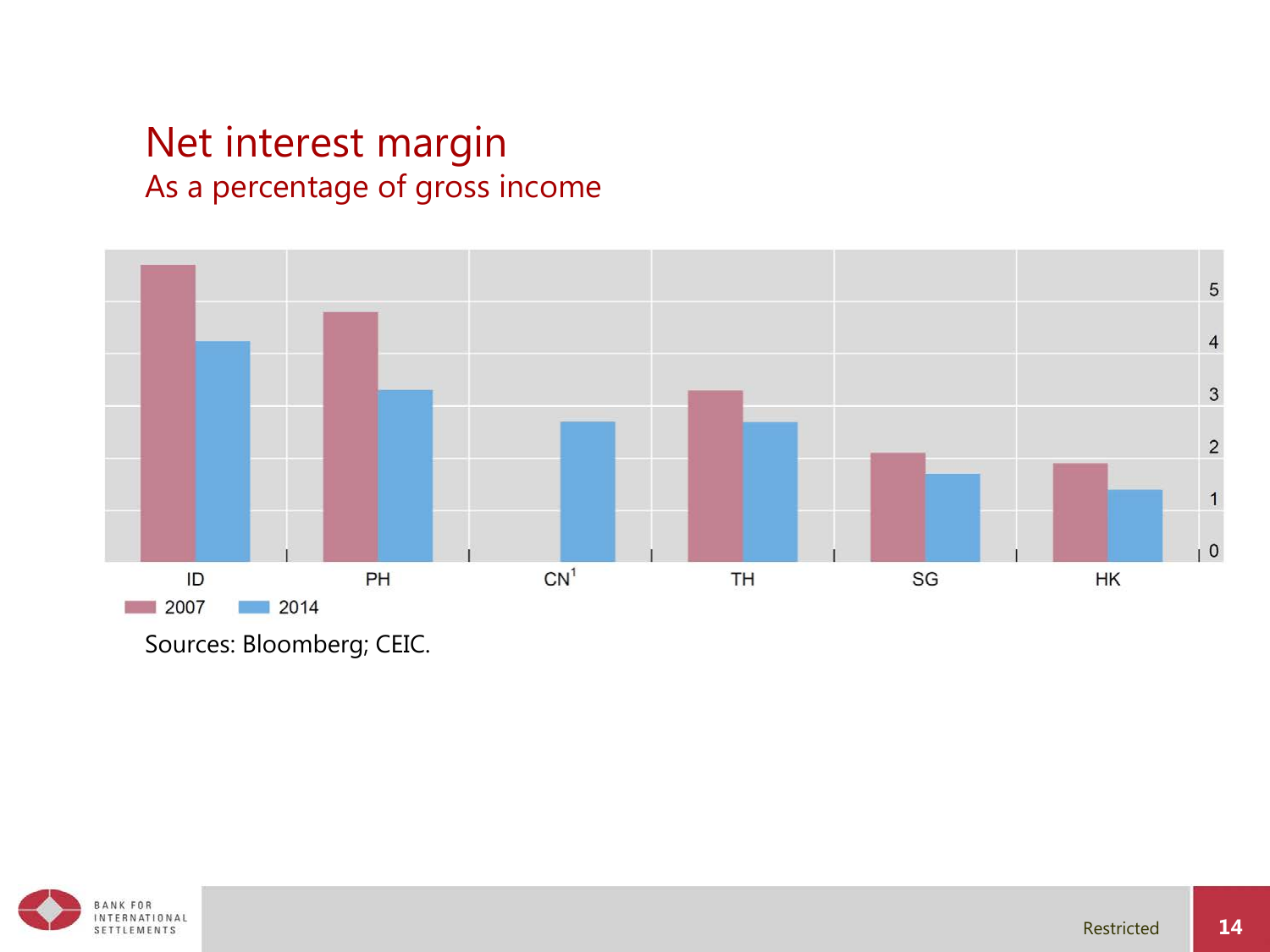## Cross country experience shows that some models appear to perform better than others (CAFRAL, 2015)

- Financial inclusion using technology (eg M-PESA and M-shwari in Kenya): reduces costs and helps better monitoring of borrowers
- Inclusion based on profitability principles: customized business models with deep penetration and well-designed pricing strategy (eg BRI in Indonesia)
- Customer protection: not only from discriminatory practices but also over-indebtedness (eg South African model based on national credit registers, affordability tests and debt review process)
- Minimizing moral hazards: Avoiding partial credit guarantees or write offs.